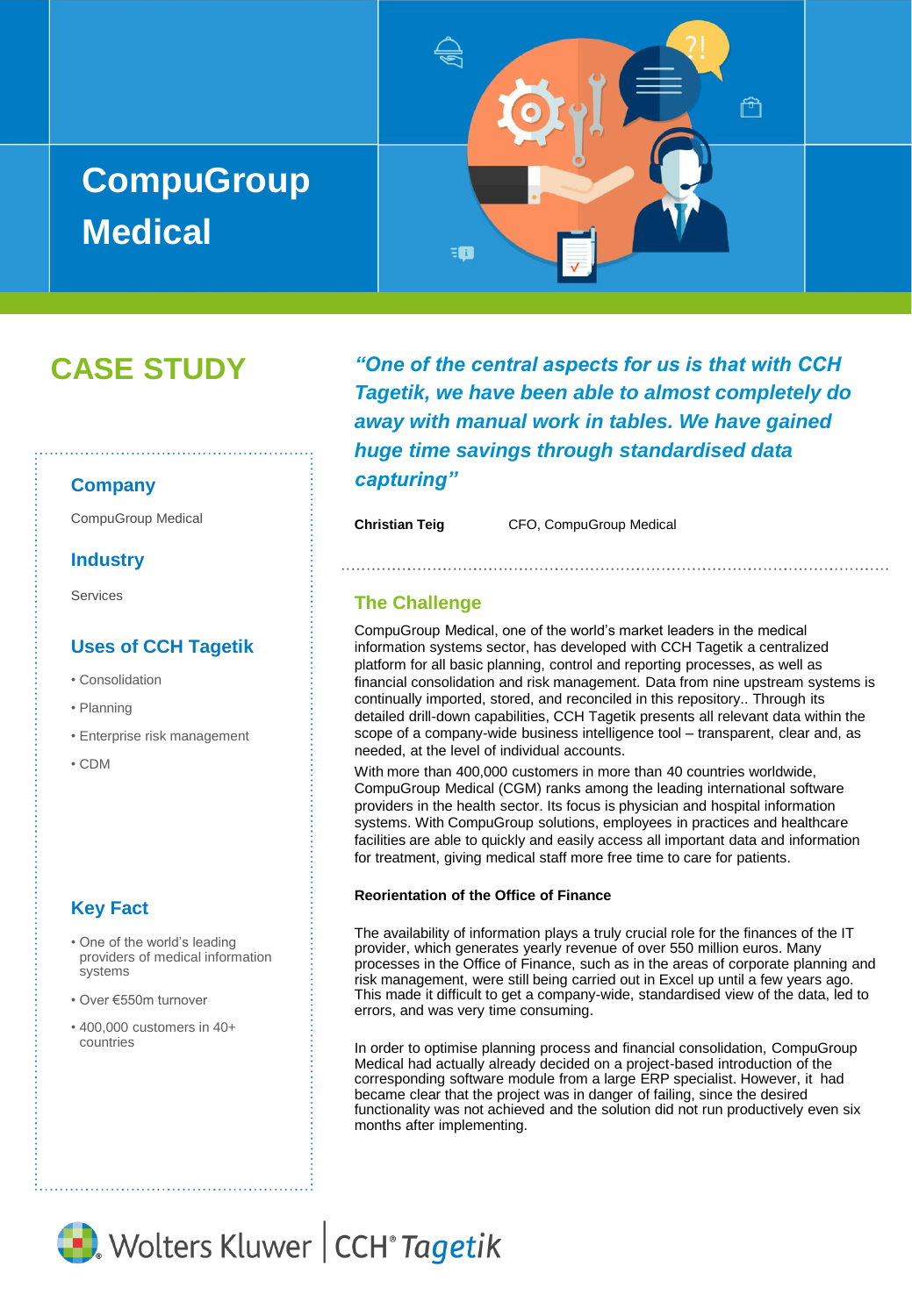## **Requirements**

- A centralized control and reporting platform for the financial department, with data from nine upstream systems
- High flexibility
- Drill-down capabilities

## **Benefits & Result**

- CCH Tagetik's as a centralized platform is used for all financial processes, including planning for the enterprise 260 users
- Cross-country harmonisation of all financial and controlling processes through automated analysis and conversion of various currencies
- Representation of internal, intercompany reconciliation between the individual businesses and locations
- Manual working with tables almost completely eliminated
- Huge time savings through standardised data collection

## **Objectives and Solution**

#### **Quick decision to introduce CCH Tagetik**

Those in charge at CompuGroup Medical were faced with a tough challenge. Not only did they have to find a suitable replacement, but they had to successfully implement the new solution as rapidly as possible. The long-term objective was to introduce a central control and reporting platform for the financial department where all processes and data in the areas of consolidated accounts, risk management, corporate planning, and management-level reporting could be stored and managed..

"Together with our partners for implementation, we explored the solutions available on the market and evaluated them for suitability with proof-of-concept testing," says Thorsten Kollet, vice president of group finance at CompuGroup Medical. "We had to make a decision relatively quickly because of the stalled project. Yet, in terms of functionality, the selection was very clearly in favour of CCH Tagetik. We were convinced by CCH Tagetik's high level of flexibility and its systematic, consistently deployed platform concept, which was very much in line with the philosophy we wanted to put in place.

"In order to ensure a swift and smooth implementation of CCH Tagetik at CGM, one needed to put trust in collaboration with competent partners for implementation. For us, these were pmOne for planning, and SIR Consulting for financial consolidation," he added.

## **Results and Benefits**

#### **Integration of multiple data sources**

CCH Tagetik has now established itself at CompuGroup Medical as its centralized financial platform. The solution also handles planning for the entire company structure. Relevant data from nine different source systems – ranging from various SAP modules for HCM, OM, and ERP to systems such as Navision, Zeus, Sage and Jira -- are automatically imported into the platform for further processing and reporting.

The chart of accounts serves as a basis for the entire application with the mapping of data models in CCH Tagetik.

A further phase of expansion is planned for the future, which will broaden the application of the CCH Tagetik platform by adding the important area of collaborative disclosure management (CDM). This will allow annual reports as well as yearly and quarterly financial statements to be created and directly retrieved via CCH Tagetik, based on the most up-to-date data. This will guarantee consistency and put an end to the problem of managing and trying to reconcile multiple versions of Word documents.

CCH Tagetik's analytics functions are also put to use. The technical aspect of reporting is based on Microsoft SSAS Cubes.

#### **Central control and reporting platform**

In total, around 260 users work with CCH Tagetik at CGM. The majority of these draw on the financial platform almost daily. Thanks to dashboard overviews, management is constantly aware of all developments. Other users primarily access the system for work related to quarterly statements.